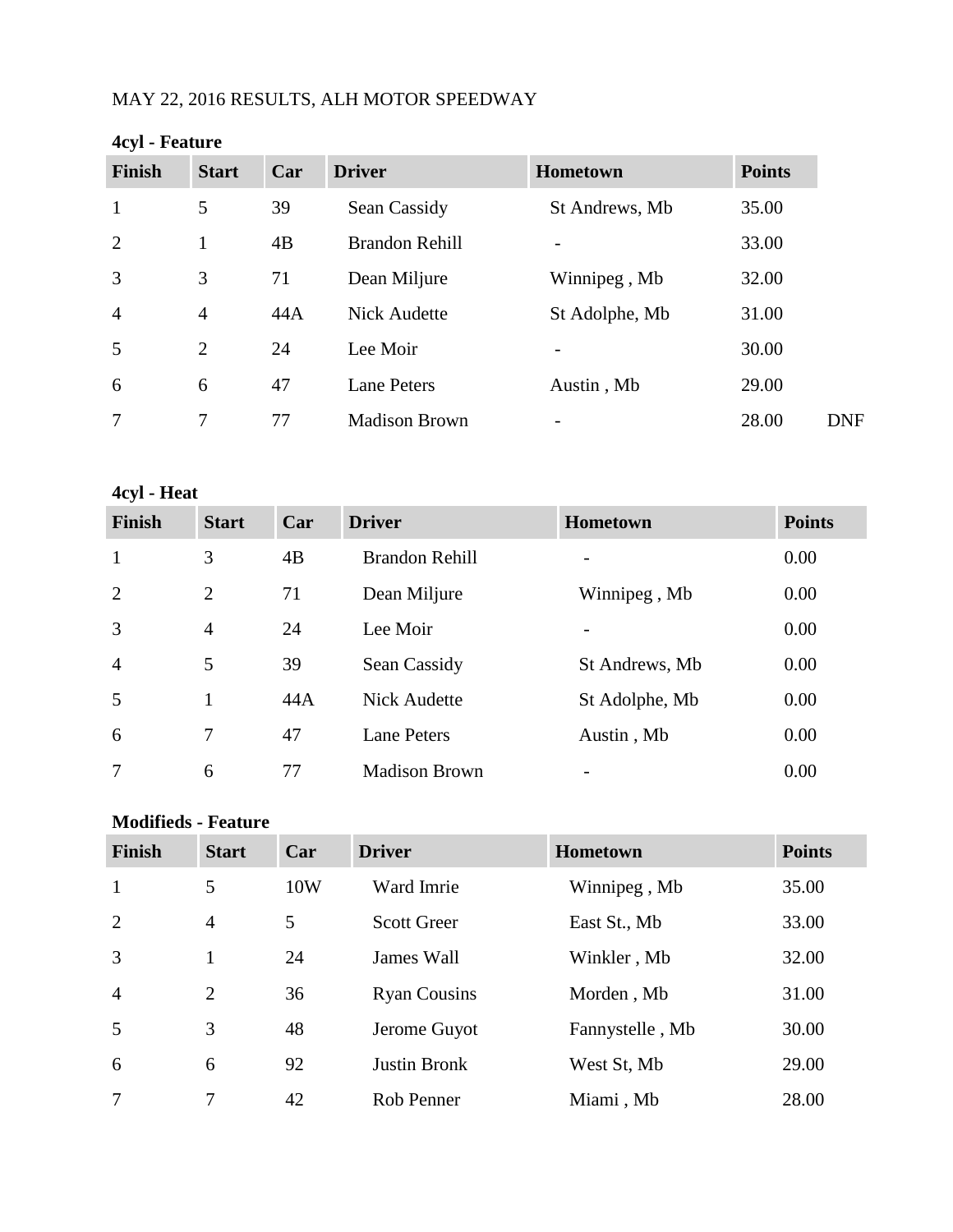#### **Modifieds - Heat**

| <b>Finish</b>  | <b>Start</b>   | Car | <b>Driver</b>       | <b>Hometown</b> | <b>Points</b> |
|----------------|----------------|-----|---------------------|-----------------|---------------|
| $\mathbf{1}$   | 2              | 5   | <b>Scott Greer</b>  | East St., Mb    | 10.00         |
| $\overline{2}$ | 3              | 10W | Ward Imrie          | Winnipeg, Mb    | 9.00          |
| 3              |                | 48  | Jerome Guyot        | Fannystelle, Mb | 8.00          |
| $\overline{4}$ | 5              | 36  | <b>Ryan Cousins</b> | Morden, Mb      | 7.00          |
| 5              | 7              | 24  | James Wall          | Winkler, Mb     | 6.00          |
| 6              | $\overline{4}$ | 92  | <b>Justin Bronk</b> | West St, Mb     | 5.00          |
| 7              | 6              | 42  | Rob Penner          | Miami, Mb       | 4.00          |

### **Midwest Modifieds - Feature**

| <b>Finish</b>  | <b>Start</b>   | Car | <b>Driver</b>         | Hometown        | <b>Points</b> |            |
|----------------|----------------|-----|-----------------------|-----------------|---------------|------------|
| $\mathbf{1}$   | $\overline{7}$ | 44  | <b>Austin Hunter</b>  | Winnipeg, Mb    | 35.00         |            |
| $\overline{2}$ | $\overline{2}$ | 40  | Patrick Sobolik       | Hallock, Mn     | 33.00         |            |
| 3              | 11             | 921 | <b>Rick Fehr</b>      | Winkler, Mb     | 32.00         |            |
| $\overline{4}$ | 10             | 88  | Cody Wall             | Plum Coulee, Mb | 31.00         |            |
| 5              | 9              | 12C | <b>Tony Cassie</b>    | Winnipeg, Mb    | 30.00         |            |
| 6              | $\mathbf{1}$   | 18  | Gary Unrau            | Roland, Mb      | 29.00         |            |
| $\overline{7}$ | 3              | 99W | <b>Brandon Wieler</b> |                 | 28.00         |            |
| 8              | 5              | 68  | Joe Henninger         | Grand Forks, Nd | 27.00         | <b>DNF</b> |
| 9              | 6              | 36  | <b>Ryan Cousins</b>   | Morden, Mb      | 26.00         | <b>DNF</b> |
| 10             | $\overline{4}$ | 55  | Murray Kozie          | Headingley, Mb  | 25.00         | <b>DNF</b> |
| 11             | 8              | 22  | Mark Kohaykewych      | Springfield, Mb | 24.00         | <b>DNF</b> |
| 12             | 12             | 47  | Erich Frey            | Lorette, Mb     | 23.00         | <b>DNF</b> |

## **Midwest Modifieds - Heat 2**

| Finish | <b>Start</b> | Car | <b>Driver</b>        | <b>Hometown</b> | <b>Points</b> |
|--------|--------------|-----|----------------------|-----------------|---------------|
|        |              | 55  | Murray Kozie         | Headingley, Mb  | 10.00         |
|        |              | 44  | <b>Austin Hunter</b> | Winnipeg, Mb    | 9.00          |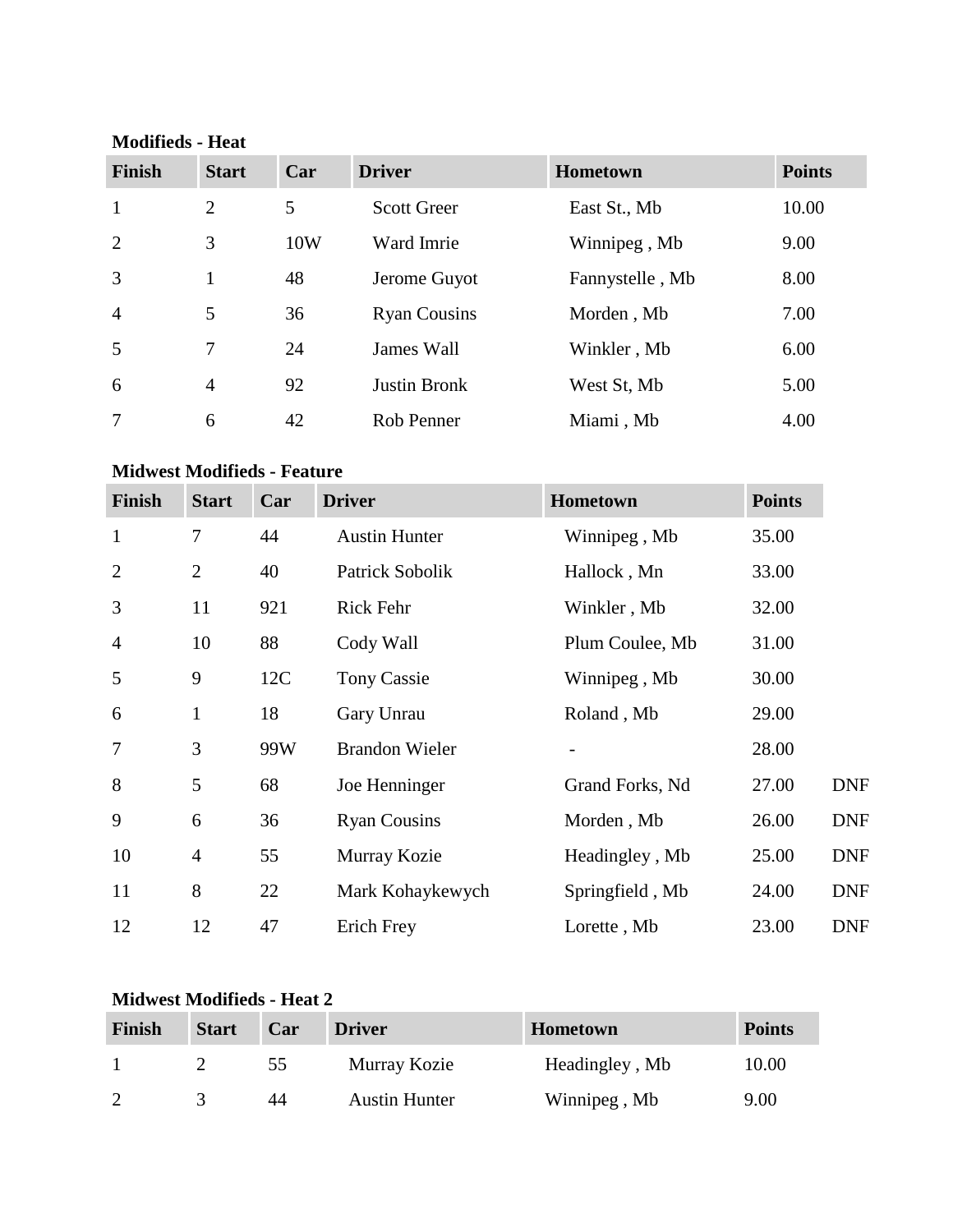| 3              |                | 40  | Patrick Sobolik       | Hallock, Mn                  | 8.00 |            |
|----------------|----------------|-----|-----------------------|------------------------------|------|------------|
| $\overline{A}$ | 6              | 99W | <b>Brandon Wieler</b> | $\qquad \qquad \blacksquare$ | 7.00 |            |
| 5              | $\mathcal{D}$  | 88  | Cody Wall             | Plum Coulee, Mb              | 6.00 | DNF        |
| 6              | $\overline{4}$ | 47  | Erich Frey            | Lorette, Mb                  | 5.00 | <b>DNF</b> |

## **Midwest Modifieds - Heat 1**

| <b>Finish</b>  | <b>Start</b>   | Car | <b>Driver</b>       | <b>Hometown</b> | <b>Points</b> |            |
|----------------|----------------|-----|---------------------|-----------------|---------------|------------|
| $\mathbf{1}$   | $\overline{4}$ | 36  | <b>Ryan Cousins</b> | Morden, Mb      | 10.00         |            |
| 2              | 2              | 68  | Joe Henninger       | Grand Forks, Nd | 9.00          |            |
| 3              | 6              | 18  | Gary Unrau          | Roland, Mb      | 8.00          |            |
| $\overline{4}$ |                | 22  | Mark Kohaykewych    | Springfield, Mb | 7.00          | <b>DNF</b> |
| 5              | 3              | 12C | <b>Tony Cassie</b>  | Winnipeg, Mb    | 6.00          | <b>DNF</b> |
| 6              | 5              | 921 | <b>Rick Fehr</b>    | Winkler, Mb     | 5.00          | <b>DNF</b> |

### **Pure Stocks - Feature**

| <b>Finish</b>  | <b>Start</b>   | Car | <b>Driver</b>           | Hometown       | <b>Points</b> |
|----------------|----------------|-----|-------------------------|----------------|---------------|
| $\mathbf{1}$   | 5              | 66K | <b>Brian Kentner</b>    | Boissevain, Mb | 35.00         |
| $\overline{2}$ | $\overline{2}$ | 9   | Les Mcrae               | Marquette, Mb  | 33.00         |
| 3              | 10             | 18  | Zak Brennan             | Lac Du, Mb     | 32.00         |
| $\overline{4}$ | 9              | 88  | Ed Marquart             | Miami, Mb      | 31.00         |
| 5              | 6              | 445 | Marv Klaassen           | Morden, Mb     | 30.00         |
| 6              | 14             | 8   | Rod/dave Wolfe          |                | 29.00         |
| 7              | 1              | 10C | Walter Hilderbrand      | Miami, Mb      | 28.00         |
| 8              | 12             | 95  | Al Unger                |                | 27.00         |
| 9              | 11             | 22  | Chad Allen              |                | 26.00         |
| 10             | $\overline{4}$ | 33A | <b>Austin Overwater</b> |                | 25.00         |
| 11             | 3              | 02  | <b>Emerson Hamm</b>     | Morden, Mb     | 24.00         |
| 12             | 8              | 6   | Nathan Klaassen         | Morden, Mb     | 23.00         |
| 13             | $\overline{7}$ | 06  | Kevin Smith             | Boissevain, Mb | 22.00         |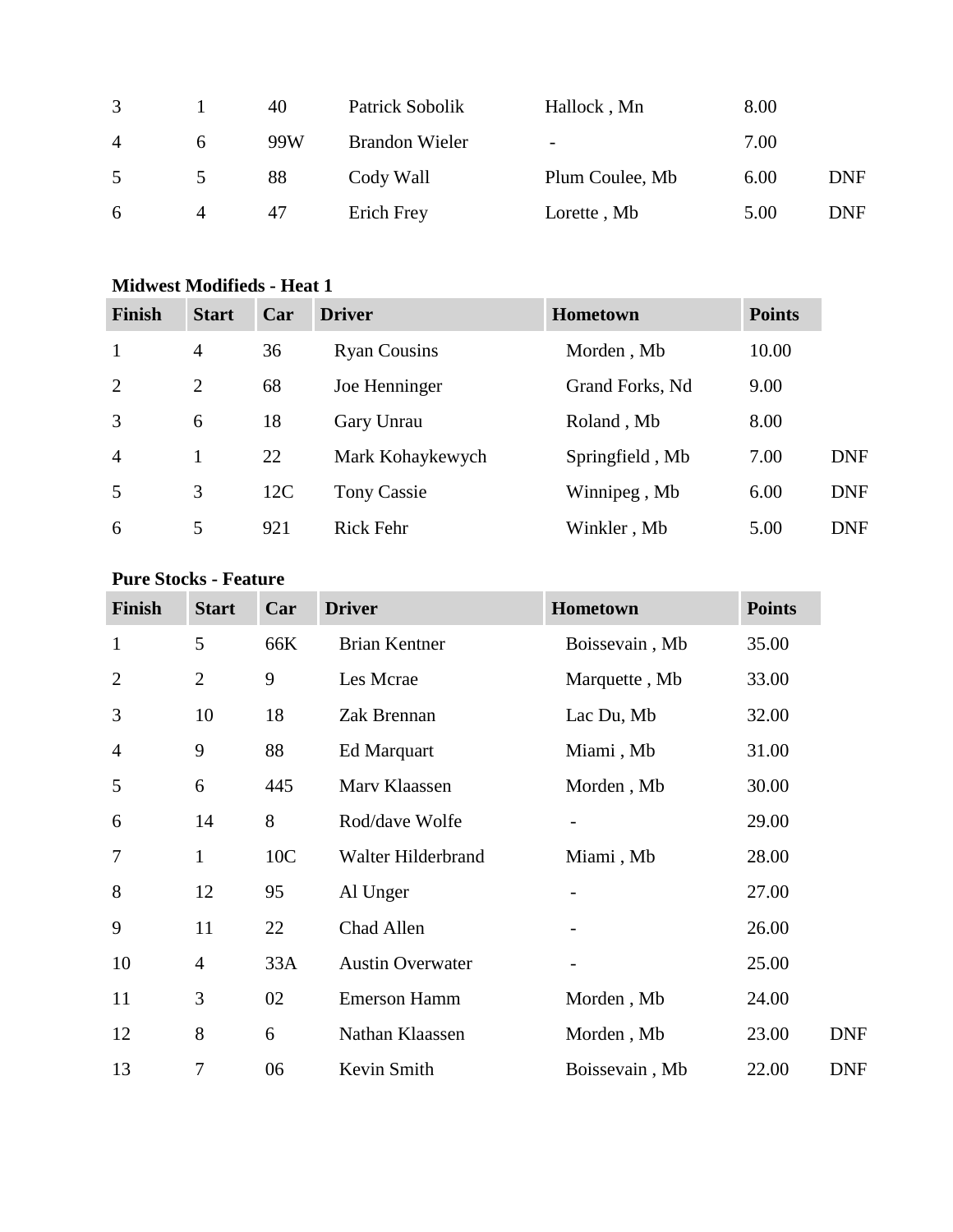| 14 |                 | Danielle Korne | Morden, Mb | 21.00 | <b>DNF</b> |
|----|-----------------|----------------|------------|-------|------------|
| 15 | 00 <sup>1</sup> | Jeremy Bezan   | Miami, Mb  | 0.00  | <b>DNS</b> |

### **Pure Stocks - Heat 2**

| <b>Finish</b>  | <b>Start</b>   | Car             | <b>Driver</b>           | <b>Hometown</b>          | <b>Points</b> |
|----------------|----------------|-----------------|-------------------------|--------------------------|---------------|
| $\mathbf{1}$   |                | 66K             | <b>Brian Kentner</b>    | Boissevain, Mb           | 10.00         |
| 2              | $\overline{4}$ | 10 <sub>C</sub> | Walter Hilderbrand      | Miami, Mb                | 9.00          |
| $\overline{3}$ | $\overline{2}$ | 445             | Mary Klaassen           | Morden, Mb               | 8.00          |
| $\overline{4}$ | 6              | 33A             | <b>Austin Overwater</b> |                          | 7.00          |
| 5              | 7              | 18              | Zak Brennan             | Lac Du, Mb               | 6.00          |
| 6              | 3              | 95              | Al Unger                |                          | 5.00          |
| $\overline{7}$ | 5              | 8               | Rod/dave Wolfe          | $\overline{\phantom{a}}$ | 4.00          |

#### **Pure Stocks - Heat 1**

| <b>Finish</b>  | <b>Start</b>   | Car | <b>Driver</b>       | Hometown       | <b>Points</b> |
|----------------|----------------|-----|---------------------|----------------|---------------|
| $\mathbf{1}$   | 1              | 9   | Les Mcrae           | Marquette, Mb  | 10.00         |
| 2              | $\overline{4}$ | 06  | Kevin Smith         | Boissevain, Mb | 9.00          |
| 3              | $\overline{2}$ | 02  | <b>Emerson Hamm</b> | Morden, Mb     | 8.00          |
| $\overline{4}$ | 6              | 6   | Nathan Klaassen     | Morden, Mb     | 7.00          |
| 5              | 5              | 88  | Ed Marquart         | Miami, Mb      | 6.00          |
| 6              | 7              | 22  | Chad Allen          |                | 5.00          |
| 7              | 3              | 15  | Danielle Korne      | Morden, Mb     | 4.00          |
| 8              | 8              | 00  | Jeremy Bezan        | Miami, Mb      | 3.00          |

#### **Street Stock - Feature**

| <b>Finish</b>  | <b>Start</b>   | Car | <b>Driver</b>       | <b>Hometown</b>          | <b>Points</b> |
|----------------|----------------|-----|---------------------|--------------------------|---------------|
|                | $\overline{4}$ | 39  | <b>Shawn Teunis</b> | West St., Mb             | 35.00         |
| 2              | 3              | 25  | <b>Brad Wall</b>    | Winkler, Mb              | 33.00         |
| 3              | 6              | 4   | Doug Perrier        | $\overline{\phantom{a}}$ | 32.00         |
| $\overline{4}$ |                | 70  | Jesse Teunis        | West St., Mb             | 31.00         |